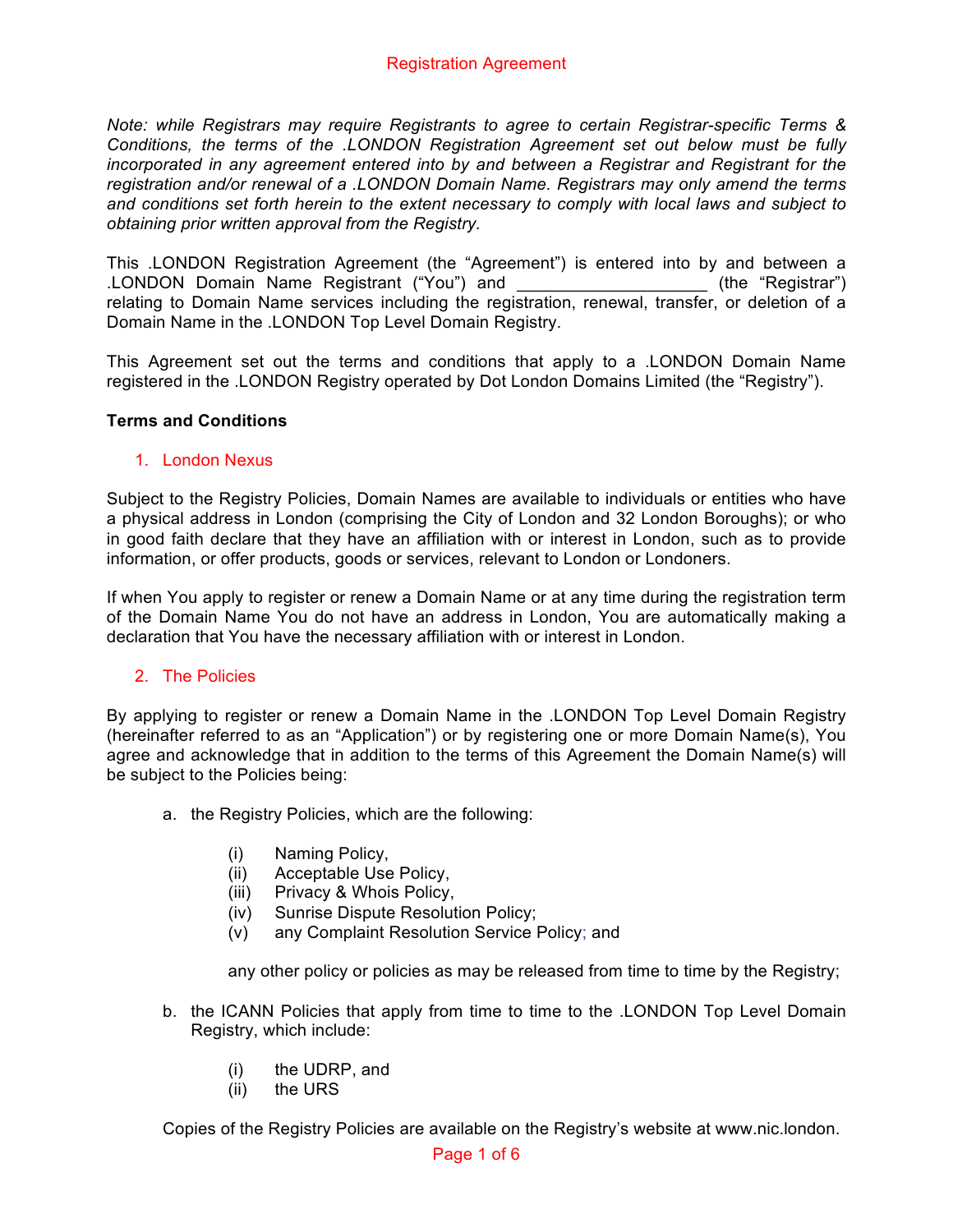You recognise and acknowledge that the Registry Policies may be changed by the Registry on reasonable notice. Notice may be given in an email to a contact email address You have provided in connection with your registration, or on the Registry's website at www.nic.london.

The ICANN Policies that apply from time to time and the procedures and circumstances in which they may be changed are to be found on the ICANN website at www.icann.org.

Your continued registration and/or use of a Dot London Domain Name following the effective date of any changes or additions to the Registry Policies or the ICANN Policies constitute your acceptance of those changed or additional Policies. In the event that You do not wish to be bound by the changes or additions your sole remedy is to cancel the registration of the Domain Name(s), by following the appropriate Registry and/or Registrar Policies regarding such cancellation.

# 3. Registration Fee

You shall pay to the Registrar the appropriate registration fee ("Registration Fee") applicable at the time that You submit your Application to the Registrar. You acknowledge and accept that the Registrar must pay a separate registration fee to the Registry in connection with any Application, and that the Registry need not process or accept any Application if this fee has not been paid to it.

## 4. Term and Renewal Term

Your registration of the Domain Name shall continue for the term specified in the accepted Application (the "Term"), subject to suspension or termination pursuant to this Agreement and/or the Registry Policies. Domain Name Registrations may be made for an annual term of between one (1) and ten (10) years.

## 5. Registrant Information

- a. You must provide the following information to the Registrar:
	- i. If You are an individual, your legally recognised first and last name (surname);
	- ii. If You are an entity such as a corporation, organisation, association, that is recognised as a legal person under relevant law, 1. the full name of that entity, 2. details of the country under whose laws you are recognised and 3. details of an individual who is authorised by You to act as your registrant contact
	- iii. Your valid postal address
	- iv. A working email address for You
	- v. A working telephone number for You, including country code, area code, and proper extension, if applicable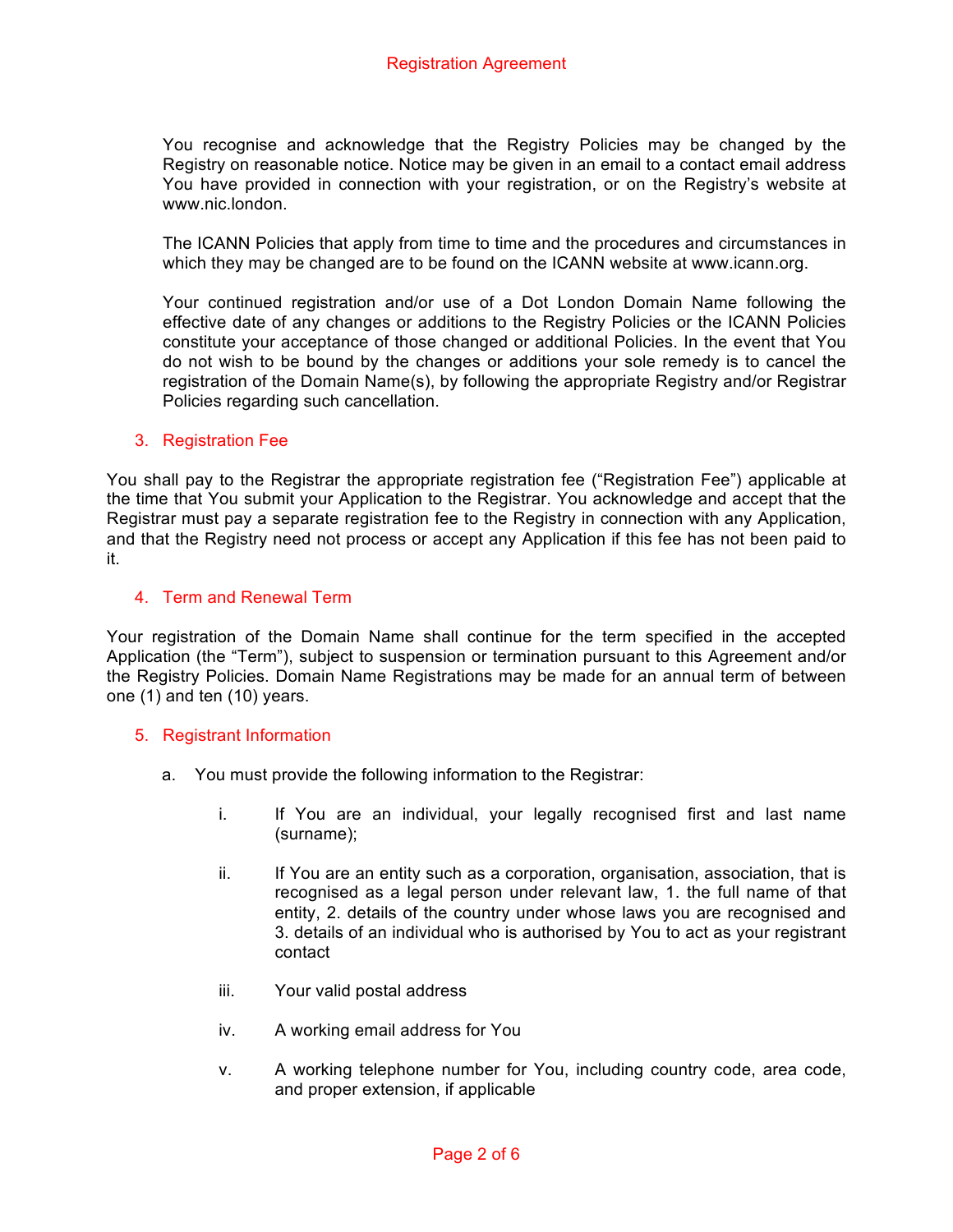- b. You acknowledge and agree that all information supplied by You to the Registrar, including the personal information of any individual, may be supplied to the Registry for the purposes, and used in the manner, set out in the Privacy & Whois Policy. Your attention is particularly drawn to the inclusion of such information in a publicly accessible information service known as the Registry's "Whois" service. You agree to obtain all and any necessary consents to such use from any individual whose details You provide to the Registrar.
- c. You shall ensure that: (i) the information submitted by You to the Registrar in connection with the registration of the Domain Name or otherwise ("Registrant Information"), is true, current, complete, accurate, and reliable; and (ii) You shall maintain, update, and keep the Registrant Information true, current, complete, accurate, and reliable by immediately notifying the Registrar of any change to such Registrant Information. **Your attention is drawn to the Privacy & WhoIs Policy (which forms part of the Registry Polices), which provides that inaccurate or out of date Registration Information may lead the Registry to suspend and/or delete the Domain Name**.
- d. You agree to respond to and answer in a timely fashion to any communication or query from the Registrar or the Registry regarding or seeking clarification of any Registrant Information.

# 6. Nature of Registration

On payment of the Registration Fee to the Registrar and after payment by the Registrar to the Registry of the relevant fee, and after acceptance of the Application, You will be entitled to exclusively use the applied-for Domain Name, for the duration of the Term.

# 7. Your Obligations

You , agree and represent that:

- a. You will not use the Domain Name to distribute malware, abusively operate botnets, engage in phishing, piracy, trade mark infringement, copyright infringement, fraudulent or deceptive practices, or counterfeiting, or otherwise engage in activity contrary to any applicable law;
- b. You will not register, sublicense, use, display, exploit, or otherwise dispose of a Domain Name in any manner which may contravene or violate the Registry Policies;
- c. You will not authorise or permit any other person to do anything that if performed by You would constitute a breach of paragraphs (a) or (b) above or which would otherwise constitute a breach of this Agreement;
- d. You are either: (i) an identifiable human individual; or, (ii) a properly described and legally-recognised entity within its national jurisdiction, e.g., corporation, limited liability company, partnership, association, society, or proprietary limited company, which is able and has all necessary authorities to enter into this Agreement;
- e. You will not grant or purport to grant a security interest or other encumbrance on or over the Domain Name unless such security interest or other encumbrance does not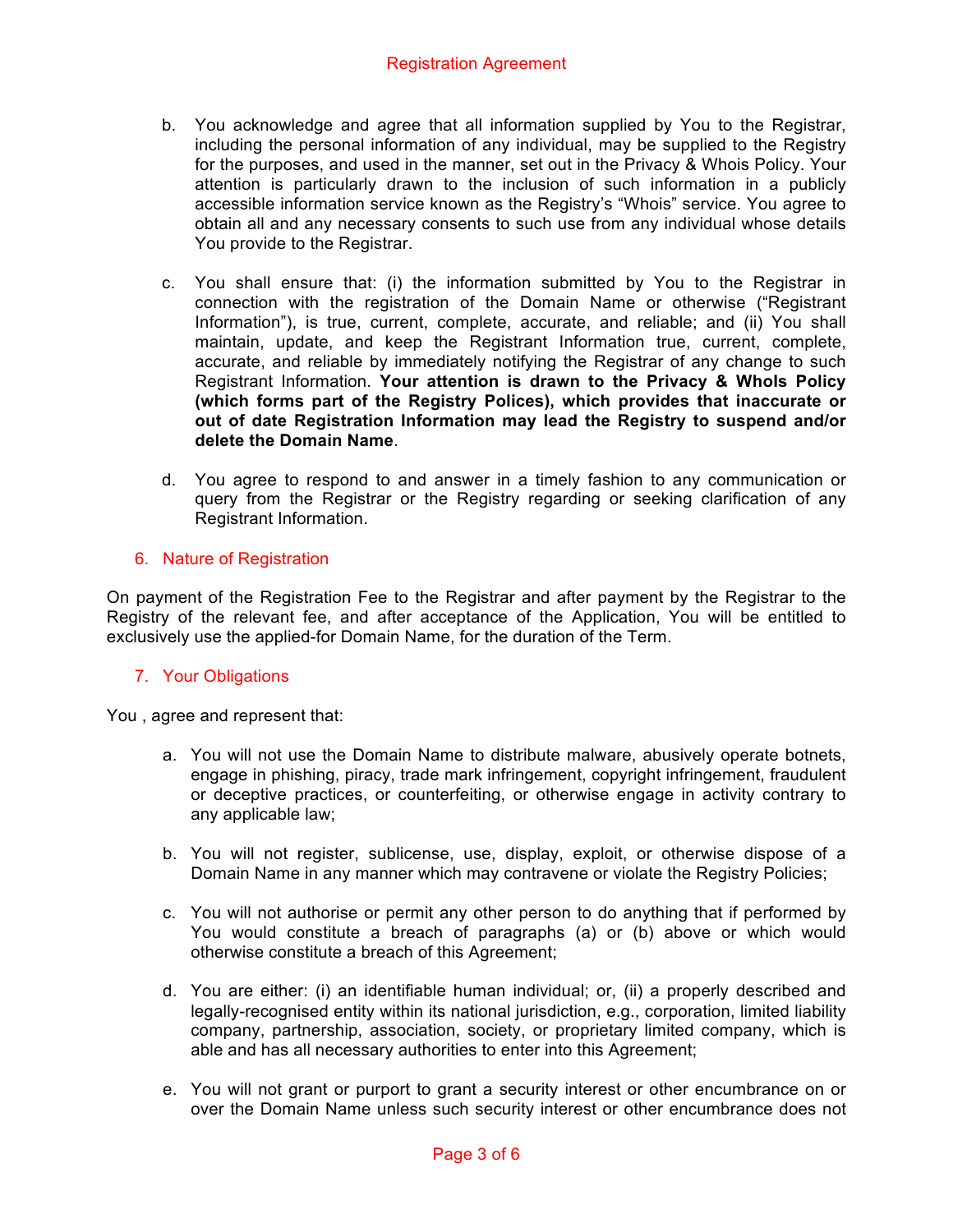exceed Your limited rights in the Domain Name under this Agreement and does not impair your ability to fulfil your obligations under this Agreement;

- f. You meet and will continue to meet for the whole of the Term any eligibility criteria prescribed in the Registry Policies for registering and using the Domain Name;
- g. You have not previously submitted an Application for registration of a Domain Name for the same character string with another Registrar where:
	- i. You are relying on the same eligibility criteria for both domain name Applications; and
	- ii. the character string has previously been rejected by the other Registrar.

## 8. Breach

Failure by You to abide by any provision of this Agreement (including the Registry Policies) will be considered a material breach of the Agreement that will entitle the Registrar without further notice to You to terminate the Agreement and to delete or suspend all and any Domain Names registered by You. **Your attention is also drawn to the Acceptable Use Policy (which forms part of the Registry Polices), which provides that in certain circumstances, including breach of the Registry Policies, the Registry may delete or suspend or transfer, all and any Domain Names registered by You**. In such circumstances any Registration Fee paid in respect of any deleted or suspended or transferred Domain Names shall not be refunded to You.

# 9. Indemnity

You shall defend, indemnify, and hold harmless the Registry, Registrar and such parties' officers, directors, shareholders, owners, managers, employees, agents, representatives, contractors, affiliates, successors, assigns and attorneys (the "Registry Related Parties") from and against any and all claims made by third parties against the Registrant or Registry Related Parties, including, but not limited to, all loss, liability, claims, demands, damages, cost or expense, causes of action, suits, proceedings, judgments, awards, executions and liens, including lawyers' fees on a full indemnity basis , and costs (including claims without legal merit or brought in bad faith), relating to or arising under this Agreement, including your use, display, exploitation, or registration of the Domain Name. If an indemnified party is threatened by claims or suit of a third party, the indemnified party may seek written assurances from You that You can satisfy and fulfil your indemnification obligations but will not be required to do so in order to rely upon this indemnity. Failure to provide such written assurances in a form satisfactory to the indemnified party is a material breach of this Agreement.

# 10. Disclaimer and Limitation of Registry's Liability

YOU ACKNOWLEDGE AND AGREE THAT, TO THE MAXIMUM EXTENT PERMITTED BY LAW, THE REGISTRY AND THE REGISTRY RELATED PARTIES SHALL NOT BE LIABLE FOR ANY DIRECT, INDIRECT, INCIDENTAL, SPECIAL, OR CONSEQUENTIAL DAMAGES, INCLUDING LOSS OF PROFITS, RELATING TO THE USE, SUSPENSION, TERMINATION OR THE INABILITY TO USE, THE DOMAIN NAME, REGARDLESS OF THE FORM OF ACTION, WHETHER IN CONTRACT, TORT (INCLUDING IN THE CASE OF NEGLIGENCE BY THE REGISTRY RELATED PARTIES), OR OTHERWISE. THE REGISTRY'S SOLE LIABILITY SHALL BE LIMITED TO ONE OF THE FOLLOWING (AS THE REGISTRY MAY DETERMINE IN ITS SOLE DISCRETION):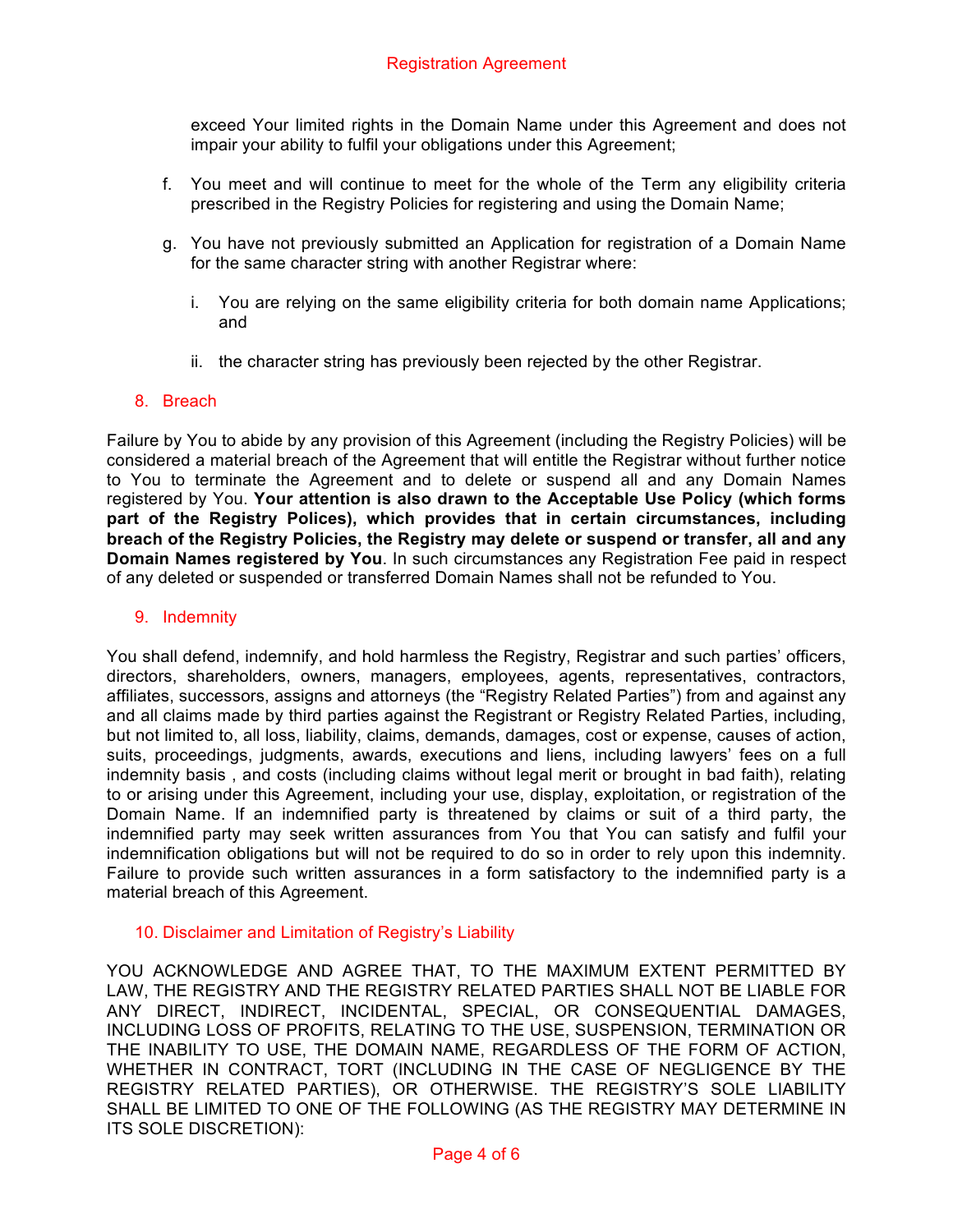- (i) SUPPLYING THE DOMAIN NAME AGAIN; OR
- (ii) A REFUND OF THE MONIES PAID TO THE REGISTRY IN RESPECT OF THE DOMAIN NAME

NOTHING IN THIS CLAUSE SHALL LIMIT ANY LIABILITY TO YOU BY REASON OF THE FRAUD OF THE REGISTRY OR ANY CLAIM UNDER ENGLISH LAW ARISING FROM DEATH OR PERSONAL INJURY

# 11. Governing Law/Forum Selection

This Agreement shall be exclusively governed by and construed in accordance with the laws of England and Wales. You hereby irrevocably consent to the exclusive jurisdiction of the Courts of England and Wales, for any and all claims or disputes in which the Registry is a party and which arise out of, purport to enforce, construe, or otherwise relate to the Domain Name, this Agreement, or any Registry Policy. You waive any right to object to venue or jurisdiction based on inconvenient forum or for any other reason, and You waive any statutory or other right pursuant to the laws of the jurisdiction in which You reside to have a case relating to this Agreement adjudicated or resolved in that jurisdiction.

# 12. Severability

If any provision of this Agreement is held invalid, unenforceable, or void, the remainder of the Agreement shall not be affected thereby and shall continue in full force and effect as nearly as possible to reflect the original intention of the Agreement.

## 13. No Waiver

The failure of any party at any time to enforce any right or remedy available to it under this Agreement with respect to any breach or failure by the other party shall not be a waiver of such right or remedy with respect to any other breach or failure by the other party.

## 14. Priority of this Agreement

You agree that this Agreement shall take precedence over any agreement between You and the Registrar in respect of the Domain Name(s). Additional agreements, if any, may be entered into between You and the Registrar, but no such additional agreement may waive, alter, or supersede any provision of this Agreement without the written agreement of the Registry. If there is any conflict between such additional agreements and this Agreement, this Agreement shall prevail.

## 15. Assignment

The parties agree that the Registry is able to assign, sub-assign, license, or sub-license its rights under this Agreement or any portion thereof to a third party without prior written notice to the Registrant.

## 16. Survival of Obligations

The parties agree that clauses 6 (Nature of Registration), 7 (Your Obligations), 9 (Indemnity), 10 (Disclaimer and Limitation of Registry's Liability), and 12 (Severability) shall survive the expiry or termination of this Agreement.